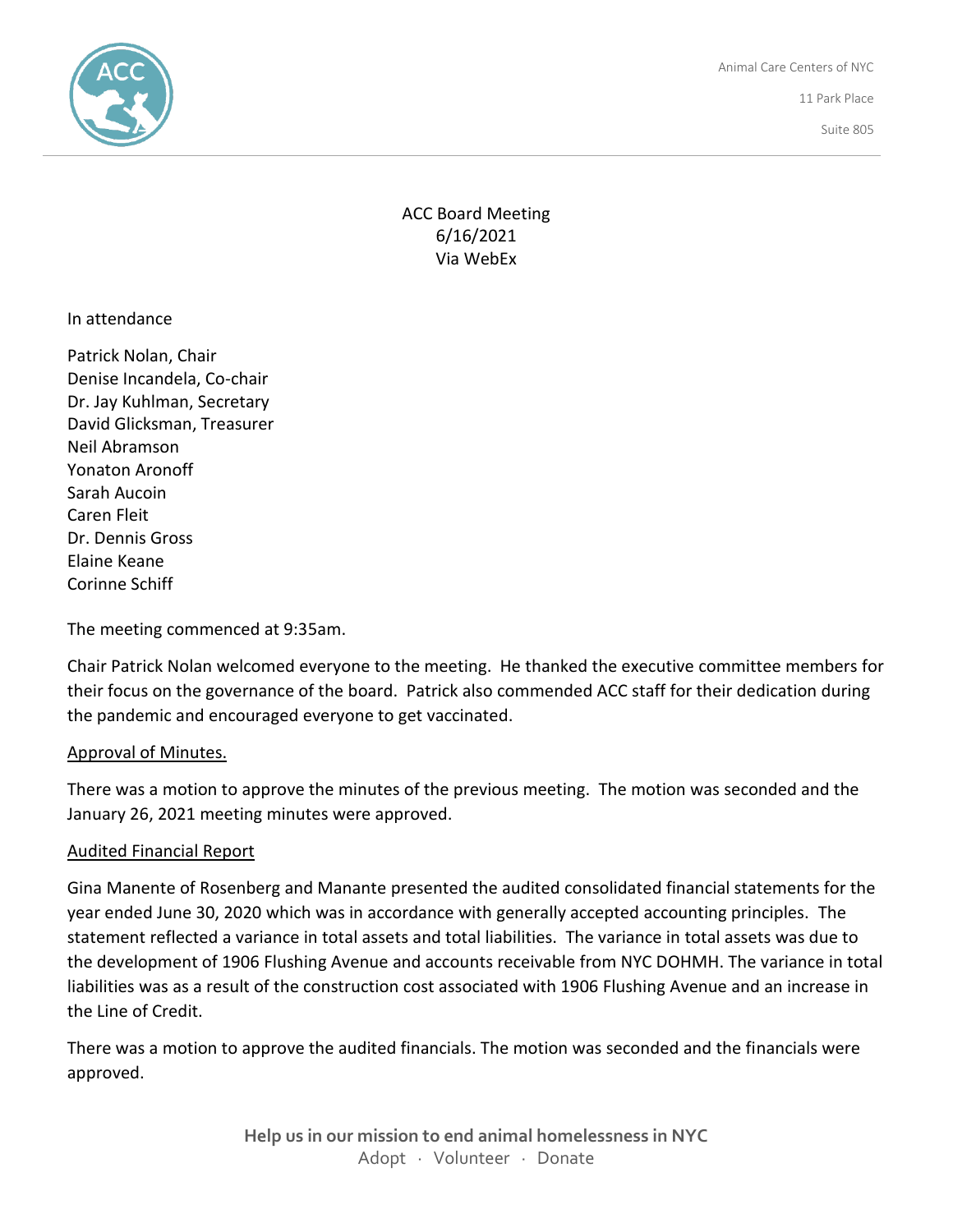## Financial Report for YTD May 2021 and Introduction to FY22 Budget

Jeff Hauser of Kiwi Partners presented the preliminary unaudited Statement of Activities for YTD May 2021 and introduced the FY22 operating budget.

The Statement of Activities summary reflected a variance versus budget in total revenue and total expenses. Jeff reviewed the reasons for various line item variances, including those that were impacted by the challenging environment in fiscal 2021. A discussion ensued regarding what was included under certain line items and a request was made for future financial reports to include a comparison versus prior year.

Jennifer DiClemente, Director of Development, presented an update on development and fundraising results through May 2021, followed by a review of the FY22 development strategy.

The Board requested that the format of the FY22 operating budget be revised to reflect a comparison to previous years and a rollup of expenses similar to the Statement of Activities. It was then proposed that the Board meet in a special session in the future to review the report further before approving the FY22 operating budget.

## ACC Report

Risa Weinstock, CEO and President began her presentation by expressing her thanks to ACC staff for their commitment during the Covid-19 crisis. She also acknowledged Christine Kim of the Mayor's Office for her tremendous support throughout the pandemic. The Board expressed gratitude to Risa, the leadership team and staff of ACC for remaining steadfast over the past eighteen months of uncertainty.

## Trends in Animal Welfare Nationally

ACC has not seen a spike in surrender of animals that were adopted during the pandemic; this pattern is consistent with the national data on animal surrender. However ACC is experiencing a seasonal increase in intake, similar to the pattern of intake before the pandemic during the summer months. This trend is also consistent with the national data showing a seasonal increase in intake.

### Live Intake

ACC data shows that stray and owner surrender numbers have decreased significantly in 2020 and for the first five months of 2021. While this decline is driven by the pandemic, the data also shows a steady increase in kitten intake approaching intake levels similar to those pre-pandemic. ACC anticipates an increase in owner surrender especially because of economic hardship after the pandemic. ACC's surrender prevention program has a strategically been focusing on this possibility and is developing a pool of resources to continue providing the necessary services that will help clients avoid or defer surrender. The data presented also shows a steady and significant increase in intake of Guinea Pigs. ACC plans to work with the new members of city council and the mayor's office to address retail sales of guinea pigs to reduce the rapidly rising intake numbers.

### Placement

The placement of dogs for January through May 2021 is 94% and 91.3% for cats. The data also showed the continual and steady need for ACC as a resource for End of Life Services, formerly referred to as owner-requested euthanasia. EOL entails a thoughtful process with clients who make such requests and the ACC team that assesses EOL are professionals and careful about each and every animal that is br ought to ACC for humane euthanasia at the request of their family member. ACC made clear that healthy animals are not euthanized nor does ACC euthanize for space.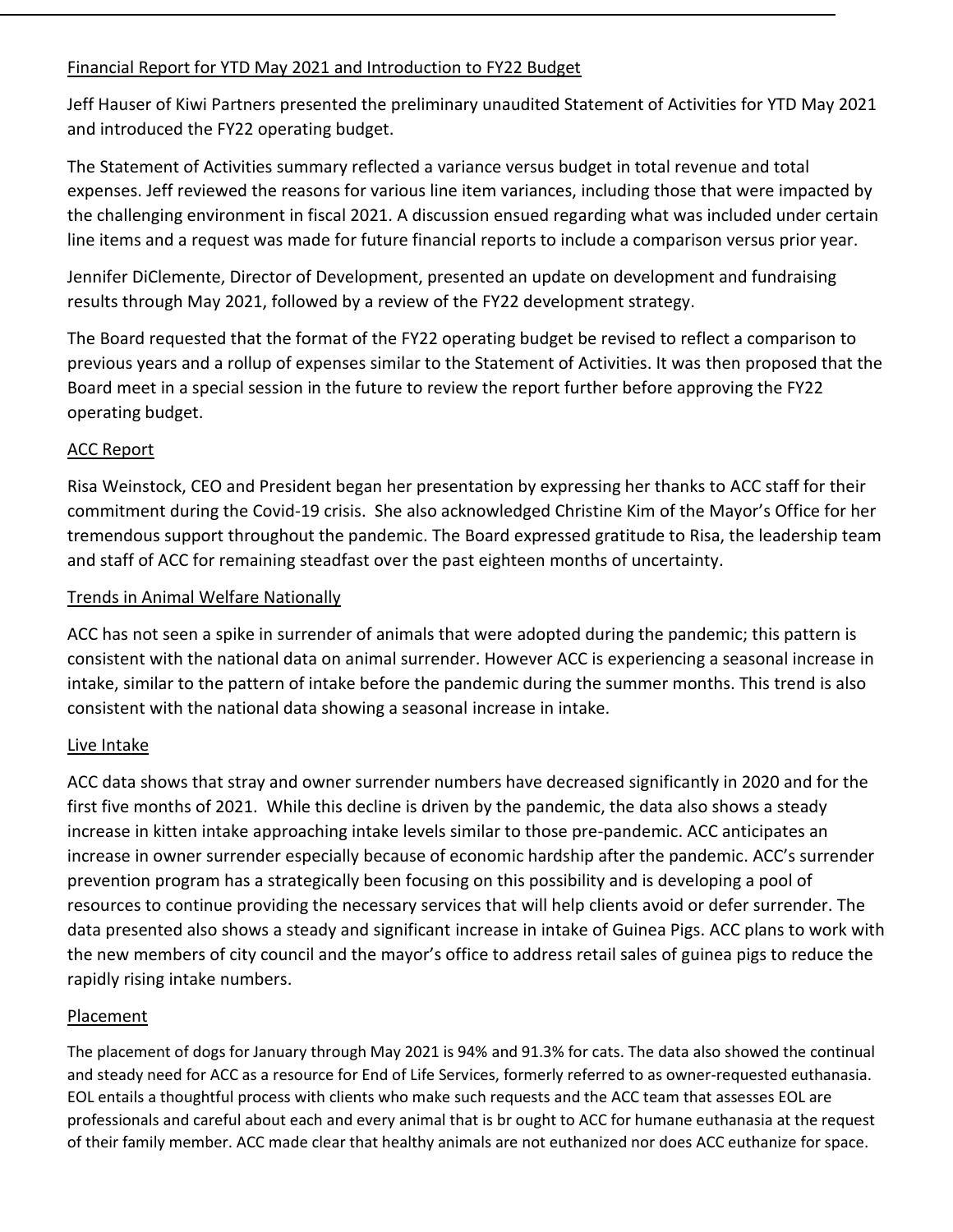### Companion Animal Placement

Ellen Curtis, Vice President and Chief Program Officer noted that because of the pandemic many changes had to be made, some of which impacted operations in a positive way and will be taken into consideration for implementation. Many animals were adopted by foster parents while New Hope Partners were responsible for 2,148 animals leaving the Care Centers. An additional 15 New Hope Partners since January were added for a total of over 300 partners. Browsing appointments for cats have increased and the mobile adoption events with cats will restart in July.

### Foster Program

The Foster Program increased by 673 new parents from January through May 2021. The benefits of this program are notable, as some animals that would have stayed in the shelter for a longer period or would not have been adopted, now have a greater chance of placement.

### Placement Department

Adopets, a pet adoption management system was launched on April 1, 2021. This system integrates with ACC Shelter Buddy Software and includes features to enhance the adoption process.

ACC entered into a pilot program with DogsTrust UK for their Dog School program which offers training for adopters to help keep their pets. The training is four sessions and the ASPCA has offered to help with funding to enable low income individuals to participate. ACC is also in partnership with DogsTrust UK to train staff in animal behavior which will add to the health and well being of the dogs housed at ACC's care centers.

### Community Pets

Over 89,000 lbs. of pet food were distributed to food pantries and homebound clients. ACC in partnership with the ASPCA donated 13,000 lbs. of food to pantries throughout NYC. There were also spay/neuter clinics and dog training sessions on a modified schedule during the last 5 months due to pandemic restrictions and health concerns.

### Road to Recovery

ACC is optimistic about rising from the challenges and risks presented by the pandemic. The staff have been very collaborative, working together with each other and our clients to achieve the best outcome for the most animals under these circumstances. Part of ACC's road to recovery in the next few months include: the addition of more vaccine clinics, mobile spay/neuter and pet food pantry events, mobile adoptions, increased in-person browsing at the care centers and a gradual return of additional volunteers inside the care centers.

### Queens Shelter Update

Jennifer Piibe, General Counsel presented a report on the full-service, state-of-the-art shelter. Construction completion is scheduled for Summer of 2022.